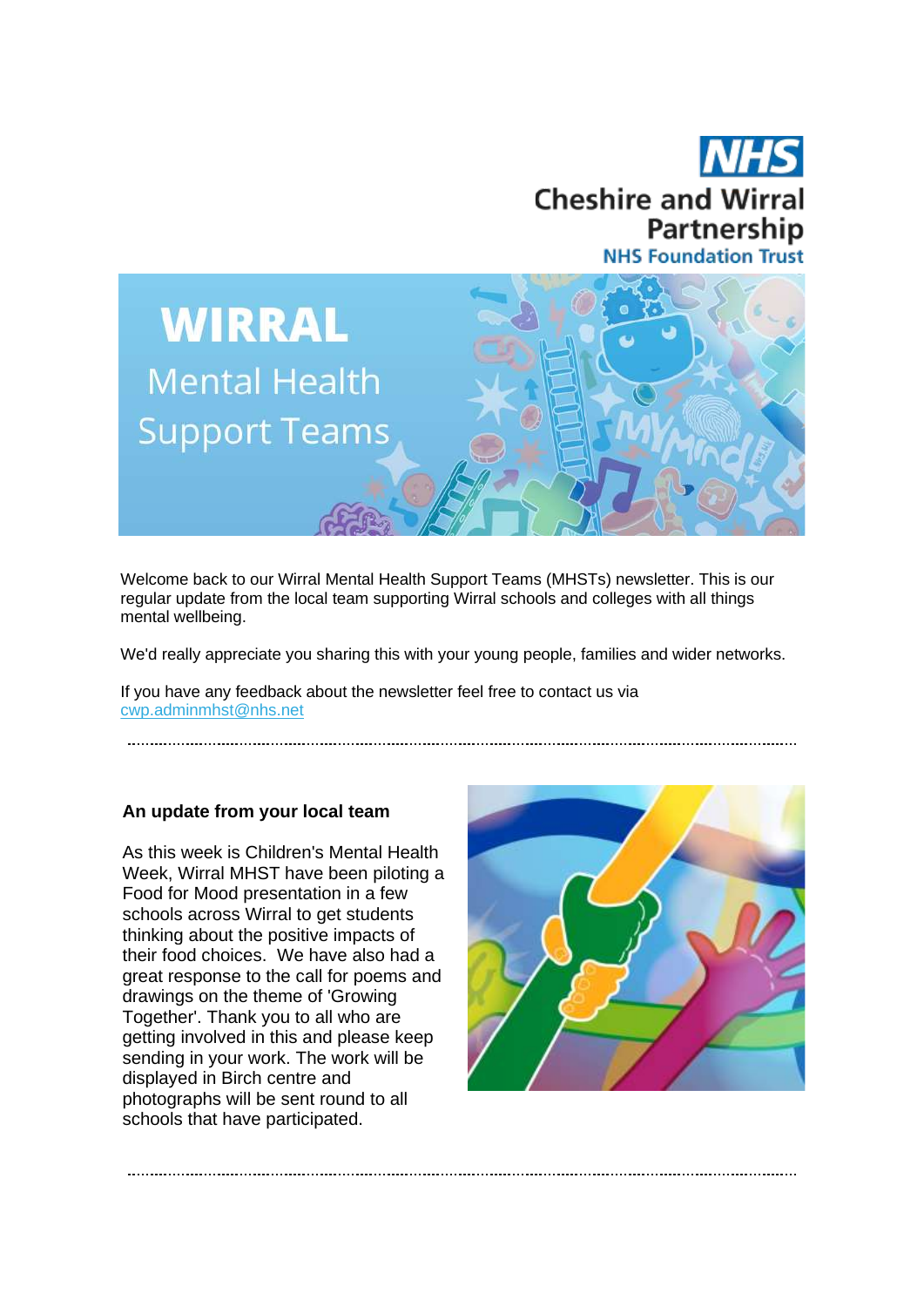

### **Wellbeing Research Participation.**

The Anna Freud centre have been commissioned by Department of Education to conduct some research on school-based mental health interventions. The research will examine the impact of different interventions on pupils' mental health and wellbeing. there are 2 projects being implemented across years 7, 8 and 9 which include mindfulness, relaxation and mental health awareness. For more information, details on eligibility and to express interest go [The Anna Freud](https://ebtk.co.uk/click/UUJrdEh1OERKUE05S3llRFRTQWd6SnltaGRFenFBZlhrWkZBRTY0VDQ0Yittb1loRUxMbVFiSUlPQU9pajRPNXpNU1ZjZVptaHM2WWl6MTNCVXJ0QVZjZ2VZMTlpK2JQMHNJc3I3cG5JcmhzYzJFSnR2TDA4bm52MDhFWnBKVFZqSUFPbkNHdlpwSm9qZkhlMis3Mm4zMzNOeVcveE1DNngwaVFSMXBWeXVrUjhjVGhKZGVxNFdvLzBXTndLTGVQNFE9PQ/UUJVcQ) website.

#### **Preventing Online Sexual Abuse**

# [The National Crime Agency's CEOP](https://ebtk.co.uk/click/UUJrdEh1OERKUE05S3llRFRTQWd6SnltaGRFenFBZlhoSmRISEtNVTdaMzF3OGN3R0xQZ1NmVT0/UUJVcQ)

[Education team a](https://ebtk.co.uk/click/UUJrdEh1OERKUE05S3llRFRTQWd6SnltaGRFenFBZlhoSmRISEtNVTdaMzF3OGN3R0xQZ1NmVT0/UUJVcQ)im to help protect children and young people from online child sexual abuse. The CEOP Education Programme provides training, resources and information for children and young people, their families and those who work with them. There is information tailored to specific age ranges from 4-18years and a new resource to encourage parents to #Asktheawkward - this new resource is aimed at parents and carers of secondary aged children and consists of three films discussing ways to talk to your children about online relationships.